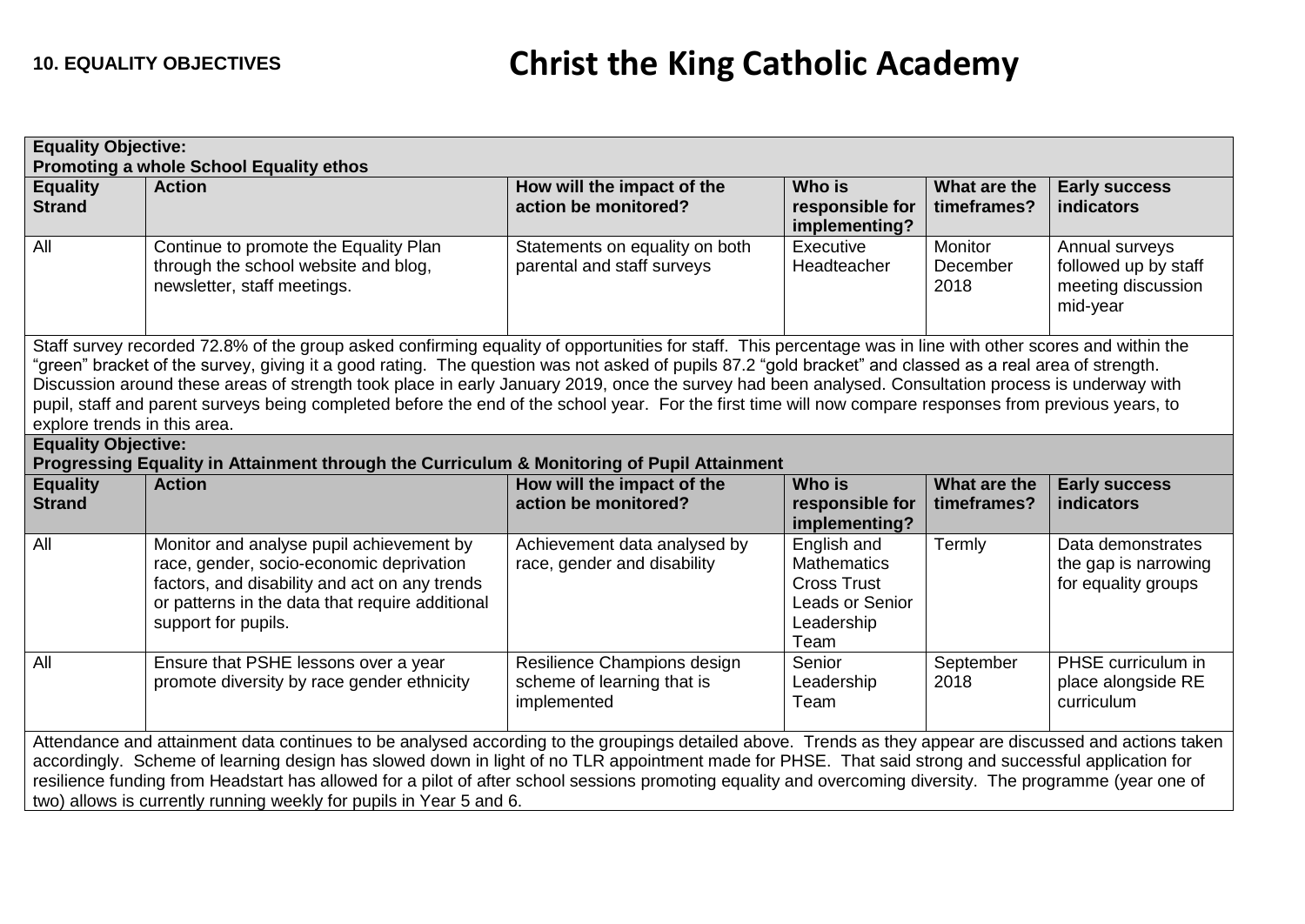| <b>Equality Objective:</b><br><b>Progressing Equality through Engagement with Student Population</b> |                                                                                                                                                               |                                                                                                     |                                                                 |                                                              |                                                   |  |
|------------------------------------------------------------------------------------------------------|---------------------------------------------------------------------------------------------------------------------------------------------------------------|-----------------------------------------------------------------------------------------------------|-----------------------------------------------------------------|--------------------------------------------------------------|---------------------------------------------------|--|
| <b>Equality</b><br><b>Strand</b>                                                                     | <b>Action</b>                                                                                                                                                 | How will the impact of the<br>action be monitored?                                                  | Who is<br>responsible for<br>implementing?                      | What are the<br>timeframes?                                  | <b>Early success</b><br><b>indicators</b>         |  |
| Race<br><b>Equality Duty</b>                                                                         | Identify, respond and report racist incidents<br>as outlined in the Plan. Report the figures to<br>the Governing body / Local Authority on a<br>termly basis. | The Headteacher will use the data<br>to assess the impact of the<br>school's response to incidents. | Executive<br><b>Headteacher</b>                                 | Reporting<br>termly for<br>Health and<br>Safety<br>Committee | Consistent reporting<br>measures in place         |  |
| All                                                                                                  | Ensure pupils are given the opportunity to<br>make a positive contribution to the life of the<br>school e.g. through School Council.                          | School council representation<br>monitored by race, gender,<br>disability                           | <b>Family Support</b><br>Manager and<br>Resilience<br>Champions | Ongoing                                                      | More diversity in<br>school council<br>membership |  |
| Community<br>cohesion                                                                                | Promote links with the Community our school<br>serves (Church Parishioners, Grange Park<br>Local residents)                                                   | Staff and pupil engagement in<br>local community.                                                   | <b>Family Support</b><br>Manager and<br>Leadership<br>team      | Ongoing                                                      | Increased awareness<br>of local community.        |  |

Christ the King has recorded two racist incidents over the course of the school year 2018/19. The number of racist incidents in recent years has been recorded and shared with directors. Incidents are fully investigated and reported to the local authority. Continued work with key partners (police, health, religious groups) supports our engagement with pupils to develop their understanding of the need for zero tolerance. There have been fewer than five incidents over the last three years.

School council is set up each year with a strong voting process behind selection. The group continue to meet monthly and engage with our family support manager and leadership team. In the last twelve months they have been particularly involved within the community in improving a local park, launching keep Britain Tidy projects and monitoring the amount of litter in our playground. They are having a positive impact on the life of the school. Pupils in the current council are a good representative of the diversity within the school. The council is 12 strong, with an equal number of girls and boys within it. There are 8 WBR pupils, 3 AOWB and 1AOMB pupils.

Strong links continue to be developed between churches together and the new "Hope" Christian church on Grange Park, alongside the Anglican ministers. Most recent engagement was a celebration at the local community hub to mark their "birthday". Representatives from the school attend "Grange Park Community Partnership meetings monthly to plan co-operative estate wide events involving the children. Recent launch of "@thegrange" has aided that journey significantly.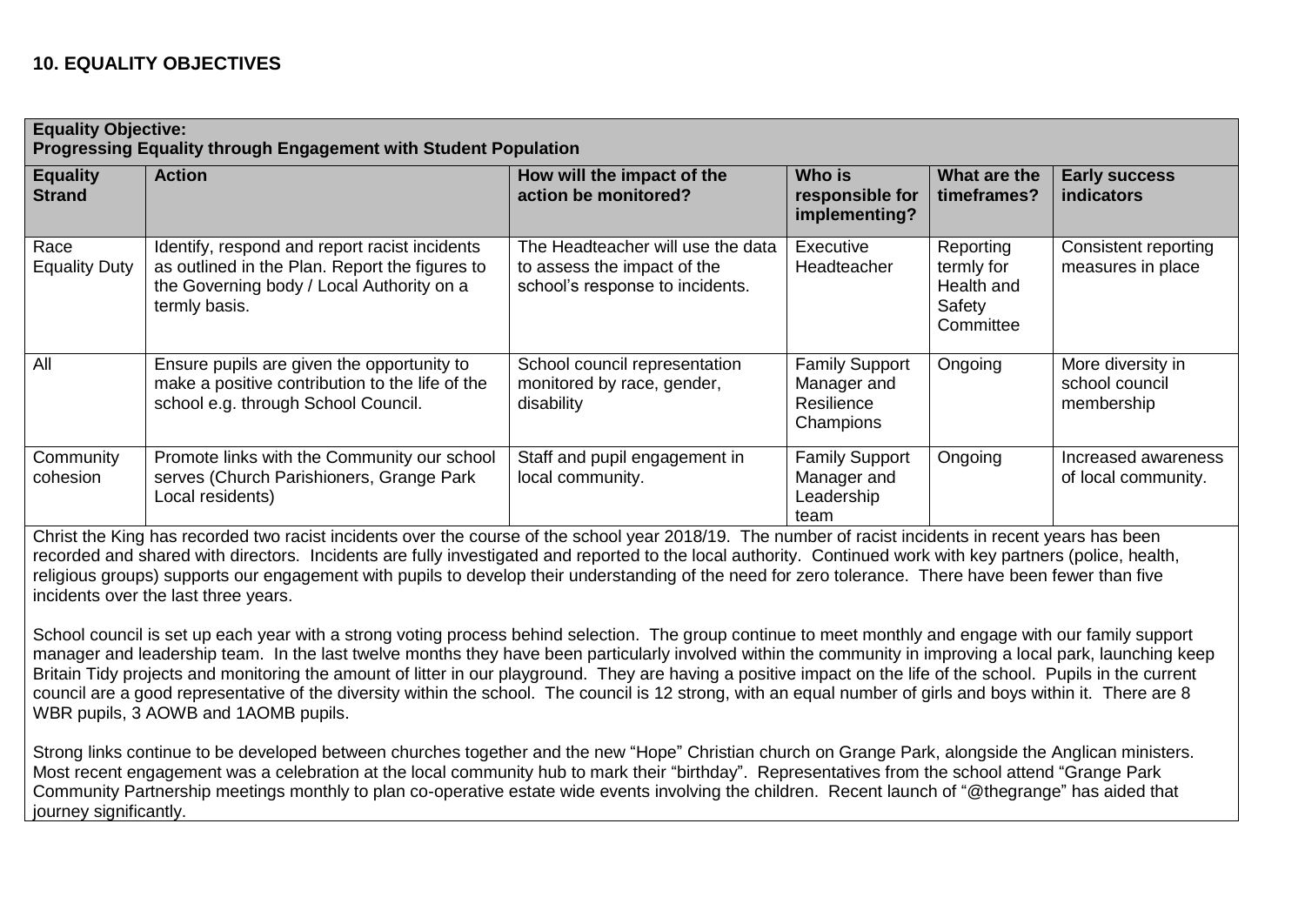| <b>Equality Objective:</b><br><b>Promoting a whole School Equality ethos</b>                                                                                                                                                                                                                                                                                                                                                                                                                                                                                                                                                                                                                                                                                                                                                                                                     |                                                                                                                                                                                                                 |                                                                          |                                                                                                  |                             |                                                                          |  |
|----------------------------------------------------------------------------------------------------------------------------------------------------------------------------------------------------------------------------------------------------------------------------------------------------------------------------------------------------------------------------------------------------------------------------------------------------------------------------------------------------------------------------------------------------------------------------------------------------------------------------------------------------------------------------------------------------------------------------------------------------------------------------------------------------------------------------------------------------------------------------------|-----------------------------------------------------------------------------------------------------------------------------------------------------------------------------------------------------------------|--------------------------------------------------------------------------|--------------------------------------------------------------------------------------------------|-----------------------------|--------------------------------------------------------------------------|--|
| <b>Equality</b><br><b>Strand</b>                                                                                                                                                                                                                                                                                                                                                                                                                                                                                                                                                                                                                                                                                                                                                                                                                                                 | <b>Action</b>                                                                                                                                                                                                   | How will the impact of the<br>action be monitored?                       | Who is<br>responsible for<br>implementing?                                                       | What are the<br>timeframes? | <b>Early success</b><br><b>indicators</b>                                |  |
| All                                                                                                                                                                                                                                                                                                                                                                                                                                                                                                                                                                                                                                                                                                                                                                                                                                                                              | Continue to promote the Equality Plan<br>through the school website and blog,<br>newsletter, staff meetings.                                                                                                    | Statements on equality on both<br>parental and staff surveys             | Executive<br>Headteacher                                                                         | Monitor<br>December<br>2018 | Annual surveys<br>followed up by staff<br>meeting discussion<br>mid-year |  |
| All                                                                                                                                                                                                                                                                                                                                                                                                                                                                                                                                                                                                                                                                                                                                                                                                                                                                              | Consult with staff, pupils and parents to<br>ensure equality of access for all                                                                                                                                  | Completion of annual consultation<br>process with staff                  | Executive<br>Headteacher                                                                         | <b>July 2018</b>            | Revision of Equality<br>Plan as needed                                   |  |
| Staff survey recorded 74.6% of the group asked confirming equality of opportunities for staff, in line with Christ the King staff group. This percentage was in<br>line with other scores and within the "green" bracket of the survey, giving it a good rating. The question was not asked of pupils 79.5 "green bracket" and<br>classed again as good. Discussion around these areas of strength took place in early January 2019, once the survey had been analysed. A consultation<br>process is underway with pupil, staff and parent surveys being completed before the end of the school year. For the first time will now compare responses<br>from previous years, to explore trends in this area.                                                                                                                                                                      |                                                                                                                                                                                                                 |                                                                          |                                                                                                  |                             |                                                                          |  |
| <b>Equality Objective:</b>                                                                                                                                                                                                                                                                                                                                                                                                                                                                                                                                                                                                                                                                                                                                                                                                                                                       | Progressing Equality in Attainment through the Curriculum & Monitoring of Pupil Attainment                                                                                                                      |                                                                          |                                                                                                  |                             |                                                                          |  |
| <b>Equality</b><br><b>Strand</b>                                                                                                                                                                                                                                                                                                                                                                                                                                                                                                                                                                                                                                                                                                                                                                                                                                                 | <b>Action</b>                                                                                                                                                                                                   | How will the impact of the<br>action be monitored?                       | Who is<br>responsible for<br>implementing?                                                       | What are the<br>timeframes? | <b>Early success</b><br>indicators                                       |  |
| All                                                                                                                                                                                                                                                                                                                                                                                                                                                                                                                                                                                                                                                                                                                                                                                                                                                                              | Monitor and analyse pupil achievement by<br>race, gender, socio-economic deprivation<br>factors, and disability and act on any trends<br>or patterns in the data that require additional<br>support for pupils. | Achievement data analysed by<br>race, gender and disability              | English and<br><b>Mathematics</b><br><b>Cross Trust</b><br>Leads or Senior<br>Leadership<br>Team | Termly                      | Data demonstrates<br>the gap is narrowing<br>for equality groups         |  |
| All                                                                                                                                                                                                                                                                                                                                                                                                                                                                                                                                                                                                                                                                                                                                                                                                                                                                              | Ensure that PSHE and RE lessons over a<br>year promote diversity by race gender<br>ethnicity                                                                                                                    | Resilience Champions design<br>scheme of learning that is<br>implemented | Senior<br>Leadership<br>Team                                                                     | September<br>2018           | PHSE curriculum in<br>place alongside RE<br>curriculum                   |  |
| Attendance and attainment data continues to be analysed according to the groupings detailed above. Trends as they appear are discussed and actions taken<br>accordingly. Scheme of learning design has slowed down in light of no TLR appointment made for PHSE. That said strong and successful application for<br>resilience funding from Headstart has allowed for a large funding stream to be created to improve the outdoor area for the pupils. The Resilience champions<br>(3 boys, 8 girls) have designed an outdoor play space following surveys on the quality of outdoor play equipment and the number of behavior incidents taking<br>place. The team continue to meet monthly and promoting equality of access and ensuring that positive playtimes are explored and discussed. A set of<br>guidelines were written by the pupils promoting fair and equal access. |                                                                                                                                                                                                                 |                                                                          |                                                                                                  |                             |                                                                          |  |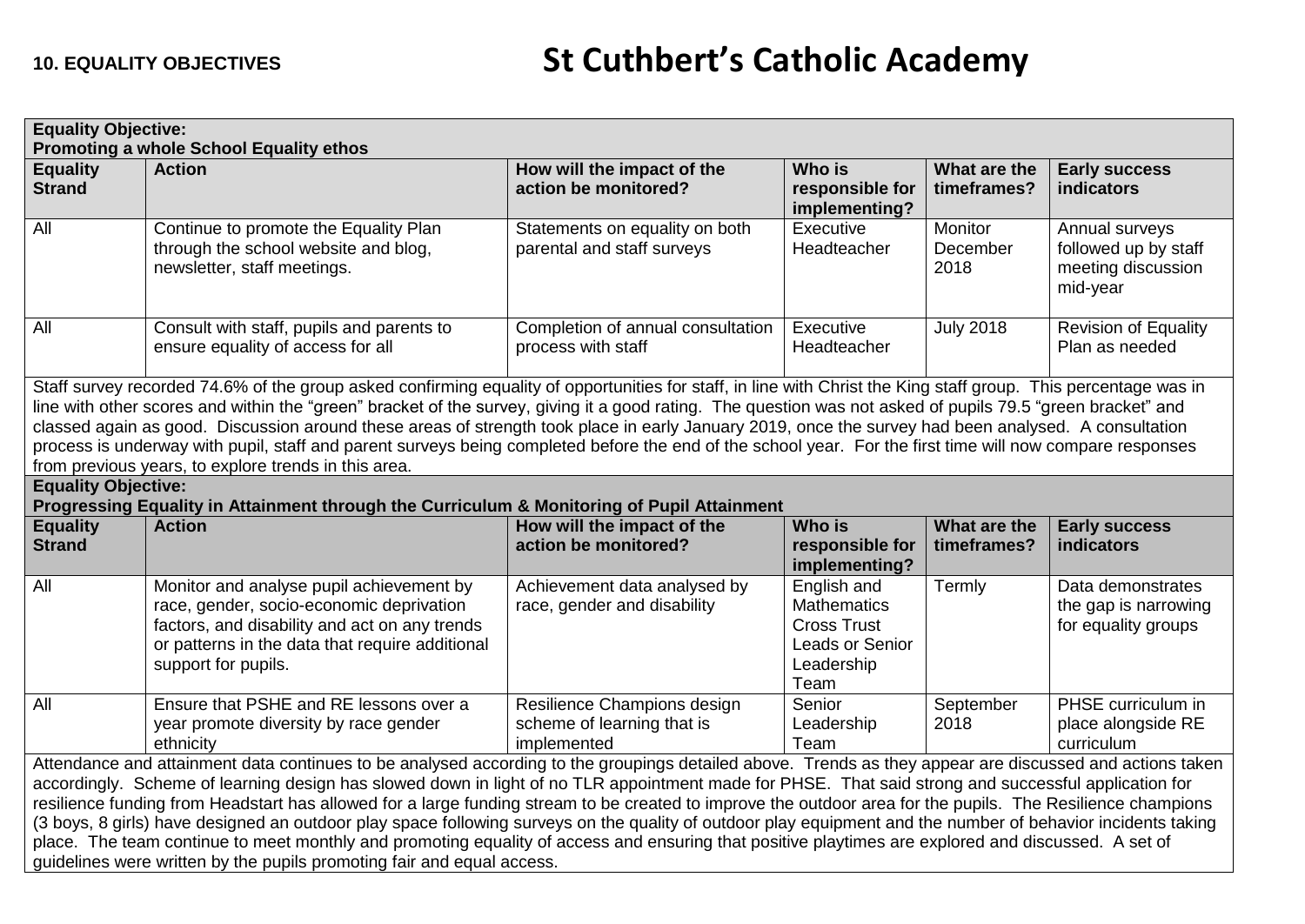## **10. EQUALITY OBJECTIVES**

| <b>Equality Objective:</b><br>Progressing Equality through Engagement with Student Population                                                                                                                                                                                                                                                                                                                                                                                                                                                                                                                                                                                                                                                                                                                                                                                                                                                                                                                                                                                                                                                                                                                                                                                                                                                                                                                                                                                                                                                                                                                                                                                                                                                               |                                                                                                                                                               |                                                                                                     |                                                                 |                                                              |                                                   |  |
|-------------------------------------------------------------------------------------------------------------------------------------------------------------------------------------------------------------------------------------------------------------------------------------------------------------------------------------------------------------------------------------------------------------------------------------------------------------------------------------------------------------------------------------------------------------------------------------------------------------------------------------------------------------------------------------------------------------------------------------------------------------------------------------------------------------------------------------------------------------------------------------------------------------------------------------------------------------------------------------------------------------------------------------------------------------------------------------------------------------------------------------------------------------------------------------------------------------------------------------------------------------------------------------------------------------------------------------------------------------------------------------------------------------------------------------------------------------------------------------------------------------------------------------------------------------------------------------------------------------------------------------------------------------------------------------------------------------------------------------------------------------|---------------------------------------------------------------------------------------------------------------------------------------------------------------|-----------------------------------------------------------------------------------------------------|-----------------------------------------------------------------|--------------------------------------------------------------|---------------------------------------------------|--|
| <b>Equality</b><br><b>Strand</b>                                                                                                                                                                                                                                                                                                                                                                                                                                                                                                                                                                                                                                                                                                                                                                                                                                                                                                                                                                                                                                                                                                                                                                                                                                                                                                                                                                                                                                                                                                                                                                                                                                                                                                                            | <b>Action</b>                                                                                                                                                 | How will the impact of the<br>action be monitored?                                                  | Who is<br>responsible for<br>implementing?                      | What are the<br>timeframes?                                  | <b>Early success</b><br>indicators                |  |
| Race<br><b>Equality Duty</b>                                                                                                                                                                                                                                                                                                                                                                                                                                                                                                                                                                                                                                                                                                                                                                                                                                                                                                                                                                                                                                                                                                                                                                                                                                                                                                                                                                                                                                                                                                                                                                                                                                                                                                                                | Identify, respond and report racist incidents<br>as outlined in the Plan. Report the figures to<br>the Governing body / Local Authority on a<br>termly basis. | The Headteacher will use the data<br>to assess the impact of the<br>school's response to incidents. | Executive<br>Headteacher                                        | Reporting<br>termly for<br>Health and<br>Safety<br>Committee | <b>Consistent reporting</b><br>measures in place  |  |
| All                                                                                                                                                                                                                                                                                                                                                                                                                                                                                                                                                                                                                                                                                                                                                                                                                                                                                                                                                                                                                                                                                                                                                                                                                                                                                                                                                                                                                                                                                                                                                                                                                                                                                                                                                         | Ensure pupils are given the opportunity to<br>make a positive contribution to the life of the<br>school e.g. through School Council.                          | School council representation<br>monitored by race, gender,<br>disability                           | <b>Family Support</b><br>Manager and<br>Resilience<br>Champions | Ongoing                                                      | More diversity in<br>school council<br>membership |  |
| Community<br>cohesion                                                                                                                                                                                                                                                                                                                                                                                                                                                                                                                                                                                                                                                                                                                                                                                                                                                                                                                                                                                                                                                                                                                                                                                                                                                                                                                                                                                                                                                                                                                                                                                                                                                                                                                                       | Promote links with the Community our school<br>serves (Church Parishioners, Polish<br>Community and Local residents)                                          | Staff and pupil engagement in<br>local community.                                                   | <b>Family Support</b><br>Manager and<br>Leadership<br>team      | Ongoing                                                      | Increased awareness<br>of local community.        |  |
| St Cuthbert's has recorded three racist incidents over the course of the school year 2018/19 so far. The number of racist incidents in recent years has been<br>recorded and shared with directors and remains on average one a term. The school's incidents are fully investigated and reported to the local authority and in<br>some occasions (such as within the last twelve months) have involved support from key partners (police, health, religious groups) to promote diversity and the<br>richness of a multicultural society. Texts within the literary canon have also offered significant supports in our engagement of pupils on this theme (Journey to<br>J'burg by Beverley Naidoo) in an attempt to develop their understanding of the need for zero tolerance. There have been fewer than ten reported incidents<br>over the last three years.<br>School council is set up each year with a voting process behind selection. The group meet half termly and engage with our family support manager and<br>leadership team. In the last twelve months they have been particularly involved with the resilience council, led by a teacher in school. Their focus has been<br>on improving the school grounds as well as supporting safety campaign within the school car park (recently redesigned to give better access to disabilities)<br>and Keep Britain Tidy projects. They are having a positive impact on the life of the school. Pupils in the current council are a fair representative of the<br>diversity within the school. School Council is 14 strong with an equal number of boys and girls. 7% of the group from "Any other White Background" with 14%<br>of the group being of Polish origin. 7% of the group are Polish. |                                                                                                                                                               |                                                                                                     |                                                                 |                                                              |                                                   |  |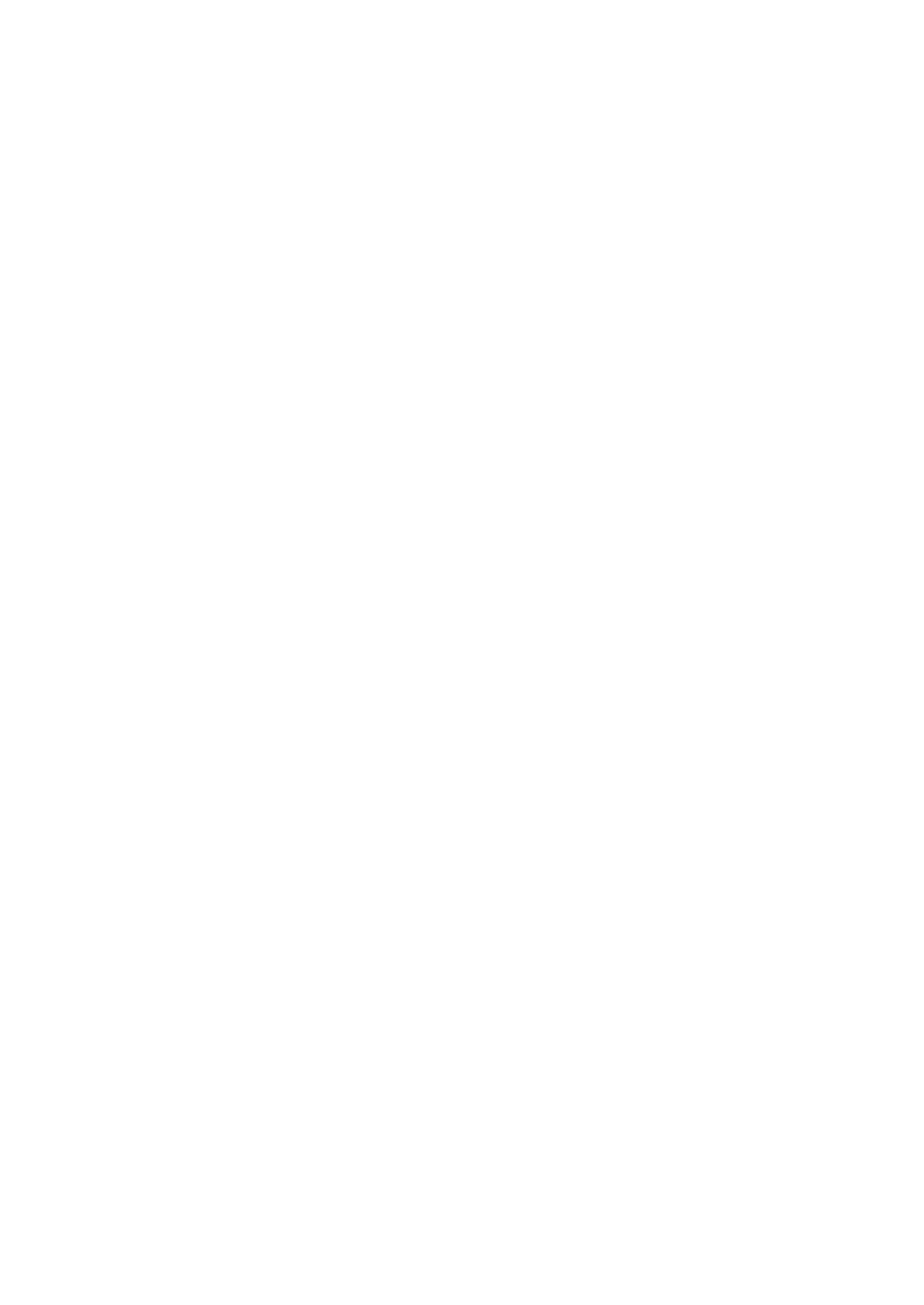

| <b>Equality Objective:</b><br>Promoting a whole Academy Equality ethos                                                                                  |                                                                                            |                                                                        |                                            |                                    |                                                                                                             |  |  |
|---------------------------------------------------------------------------------------------------------------------------------------------------------|--------------------------------------------------------------------------------------------|------------------------------------------------------------------------|--------------------------------------------|------------------------------------|-------------------------------------------------------------------------------------------------------------|--|--|
| <b>Equality</b><br><b>Strand</b>                                                                                                                        | <b>Action</b>                                                                              | How will the impact of the<br>action be monitored?                     | Who is<br>responsible for<br>implementing? | What are the<br>timeframes?        | <b>Early success</b><br>indicators                                                                          |  |  |
| All                                                                                                                                                     | Promote the Equality Plan through the whole school<br>website, school newsletter and INSET | Monitoring of website and<br>meeting minutes and CPD<br>plan for year. | Headteacher                                | Autumn Term<br>2018 & on-<br>going | Staff are familiar with<br>the principles of the<br>Equality Plan and use<br>them when planning<br>lessons. |  |  |
| <b>Disability</b><br><b>Equality Duty</b>                                                                                                               | Review accessibility plan                                                                  | Improved access to all parts<br>of the building                        | Health and<br>Safety SLT lead              | $July - Oct 18$                    | <b>Adoption by Directors</b>                                                                                |  |  |
| Review:                                                                                                                                                 |                                                                                            |                                                                        |                                            |                                    |                                                                                                             |  |  |
| Equality objectives are available on the BEBCMAT website. The objectives are also available on the Academy website and have been visited in various CPD |                                                                                            |                                                                        |                                            |                                    |                                                                                                             |  |  |
| sessions throughout the year, particularly around closing the gap work.                                                                                 |                                                                                            |                                                                        |                                            |                                    |                                                                                                             |  |  |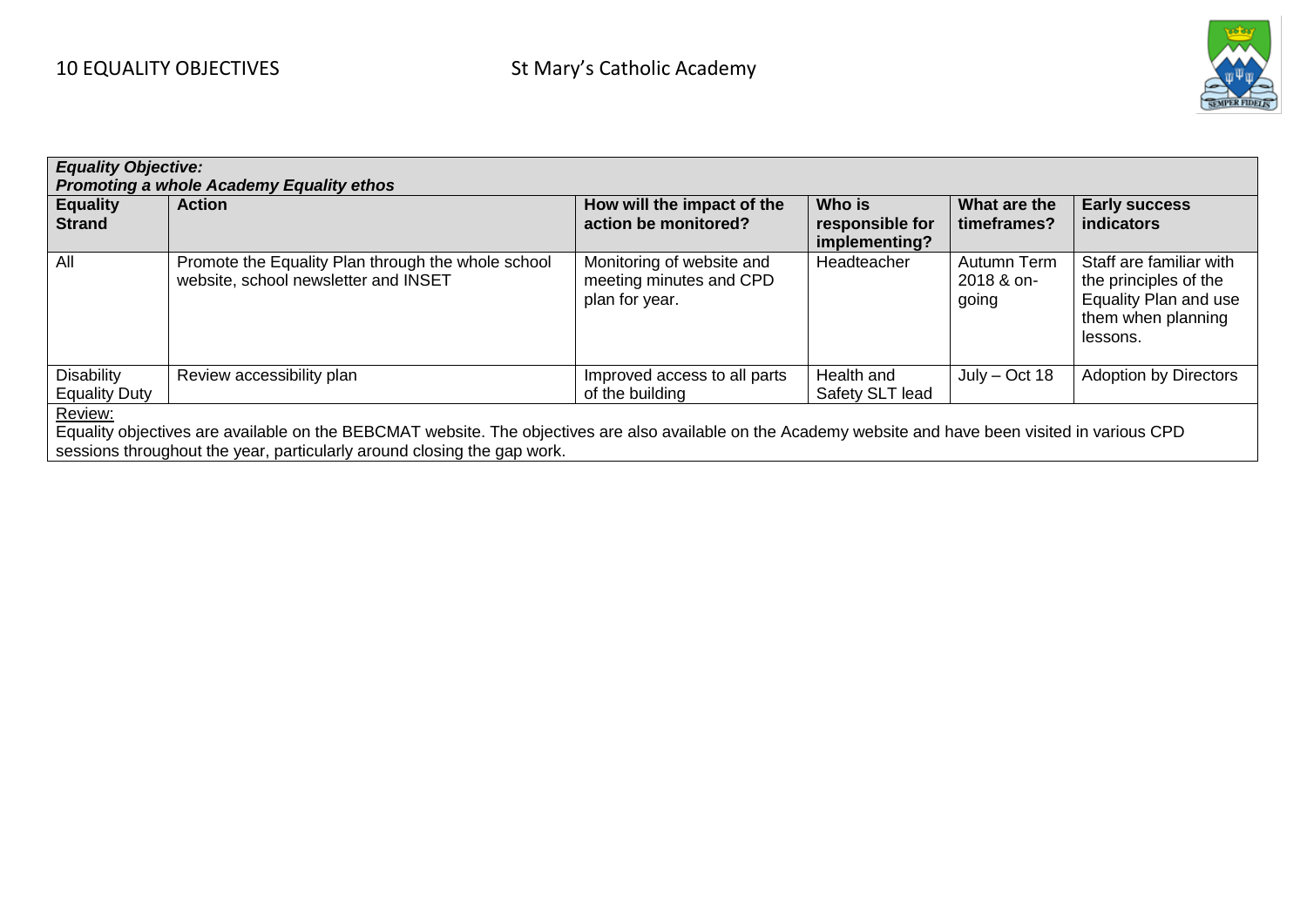

| <b>Equality Objective:</b><br>Progressing Equality in Attainment through the Curriculum & Monitoring of Student Attainment                                                                                                                                                                                                                                                                                                                                                                                                                                                                           |                                                                                                                                                                                          |                                                                                                  |                                            |                                                    |                                                                                                                                |  |
|------------------------------------------------------------------------------------------------------------------------------------------------------------------------------------------------------------------------------------------------------------------------------------------------------------------------------------------------------------------------------------------------------------------------------------------------------------------------------------------------------------------------------------------------------------------------------------------------------|------------------------------------------------------------------------------------------------------------------------------------------------------------------------------------------|--------------------------------------------------------------------------------------------------|--------------------------------------------|----------------------------------------------------|--------------------------------------------------------------------------------------------------------------------------------|--|
| <b>Equality</b><br><b>Strand</b>                                                                                                                                                                                                                                                                                                                                                                                                                                                                                                                                                                     | <b>Action</b>                                                                                                                                                                            | How will the impact of the<br>action be monitored?                                               | Who is<br>responsible for<br>implementing? | What are the<br>timeframes?                        | <b>Early success</b><br><b>indicators</b>                                                                                      |  |
| All                                                                                                                                                                                                                                                                                                                                                                                                                                                                                                                                                                                                  | Monitor and analyse pupil achievement by socio -<br>economic group i.e disadvantaged students, SEND<br>with respect to progress 8.                                                       | Achievement analysed by<br>gender, socio-economic data<br>Analysis of disadvantaged<br>students. | HoDs/HOLH<br>SHoLH                         | Ongoing<br>throughout the<br>year                  | Analysis of teacher<br>assessments and<br>results spreadsheet<br>shows progress 8 for<br>disadvantaged<br>students close to 0. |  |
|                                                                                                                                                                                                                                                                                                                                                                                                                                                                                                                                                                                                      | Target intervention resources at disadvantaged and<br>SEND students to close any achievement and<br>attendance gaps particularly with respect to persistent<br>absence.                  | Attendance monitored by<br>analysing data in respect of<br>absence and persistent<br>absence.    | HOLH/SHOLH                                 | Ongoing<br>throughout the<br>year                  | Attendance data<br>shows closing of gap<br>between<br>disadvantaged and<br>none disadvantaged<br>students.                     |  |
| All                                                                                                                                                                                                                                                                                                                                                                                                                                                                                                                                                                                                  | Monitor and analyse pupil achievement by race,<br>gender and disability and act on any trends or<br>patterns in the data that require additional support for<br>pupils (eg, EAL, gender) | Achievement data analysed<br>by race, gender and disability                                      | <b>HoDs</b><br><b>SHoLH</b>                | Part of<br>analysis of<br>Directors data<br>drops. | Analysis of teacher<br>assessments / annual<br>data demonstrates the<br>gap is narrowing for<br>equality groups                |  |
| Review:<br>Pupil data analysed by socio economic group and by gender and SEND. Disadvantaged progress 8 score has improved from -0.8 to -0.5. An attendance data focus<br>has continued this year. Attendance for disadvantaged students has remained broadly similar to last years and is better than national average for attendance and<br>persistent absence (PA) (93.2 % compared to 92.2% national and 18.9% PA compared to 23.5% national). Attendance for SEND students has improved slightly by<br>+0.1% compared to last year and by + 2% for PA and is better than National Average data. |                                                                                                                                                                                          |                                                                                                  |                                            |                                                    |                                                                                                                                |  |